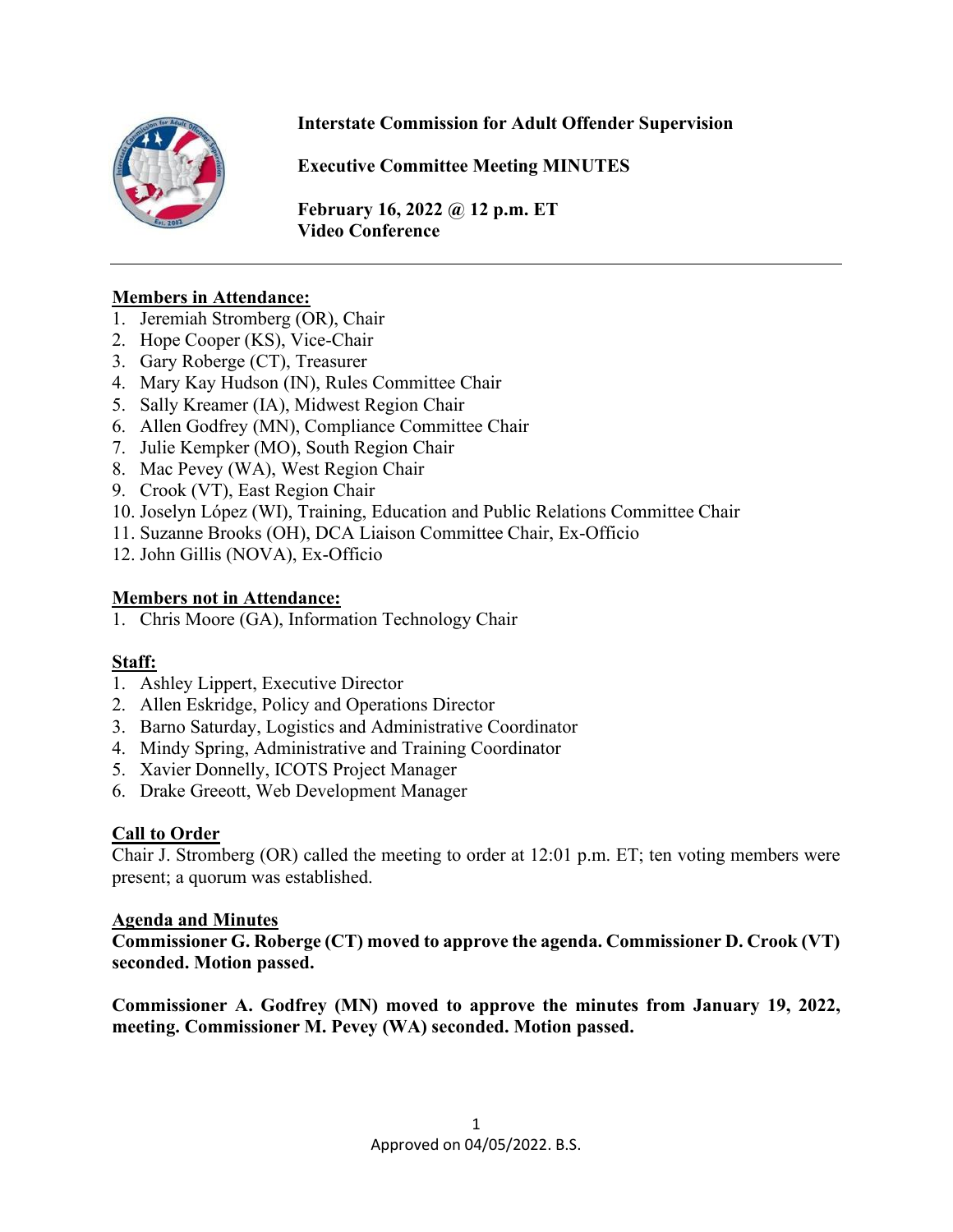#### **Discussion**

*Compliance Committee report:* Commissioner A. Godfrey (MN) stated that the Compliance Committee will be meeting on March 17 to discuss the national report for the FY 2022 Assessment, FY 2023 Compliance Audit, standards that are measured by dashboards, selecting a vice-chair, the 2021 state council report, and Kentucky's compliance response. Commissioner A. Godfrey (MN) reminded the committee that Washington filed a complaint against the Commonwealth of Kentucky for failing to issue a compact warrant. As Kentucky issued the required warrant, the committee asked them to provide a written response that details the actions they would take to remedy future issues of this nature.

He added that no new complaints had been filed at this time.

*DCA Liaison Committee report:* DCA S. Brooks (OH) stated that the DCA Liaison Committee was scheduled to meet on February 23. The committee will discuss remote sentencing hearings, compliance dashboard survey, as well as the current DCA dashboard program update.

*Finance Committee Report:* Commissioner G. Roberge (CT) stated that the Finance Committee was scheduled to meet in March to discuss the FY 2023 budget adjustments and make a FY24 budget recommendation.

He continued the Commission was 10% under budget. Executive Director A. Lippert rebalanced the Vanguard account to have 60% of funds in stocks and 40% in bonds. Total balance of the Vanguard account was \$2.4M, which was 4.2% less than last month due to the stock market's volatility. The Commission's savings account had \$1.1M.

*Rules Committee Report:* Commissioner M. Hudson (IN) stated that the Rules Committee was meeting tomorrow. The committee will discuss its 2022 goals, bi-annual calendar, remote hearings, and issues surrounding state's ability to toll cases in ICOTS. She noted that the tolling issue would require review of related policies, law, and procedures. She expects the Rules Committee to reach out to the other committees and regions for their input.

*Training Committee Report:* Commissioner J. Lopez (WI) noted that the Training Committee had new priorities and goals for this year. The committee met on February 7 to discuss their initial suggestion to target changes in the navigating the Compact section on the website as well as its Q&A. In addition, the Training Committee discussed using Google translate to translate Compact documents into different languages. Currently, ICAOS offers Spanish translation to the offender application and the rules.

Commissioner M. Hudson (IN) spoke for using certified services, noting that precision was important in legal documents. She added that recently, Indiana had a similar discussion, and their legal team was against using Google Translate.

Commissioner A. Godfrey (MN) stated that Minnesota used a certified interpreting firm to translate their legal documents to other languages. He expressed an idea for states to pay for translation services of ICAOS legal documents when a need arises and then share with and be reimbursed by the Commission.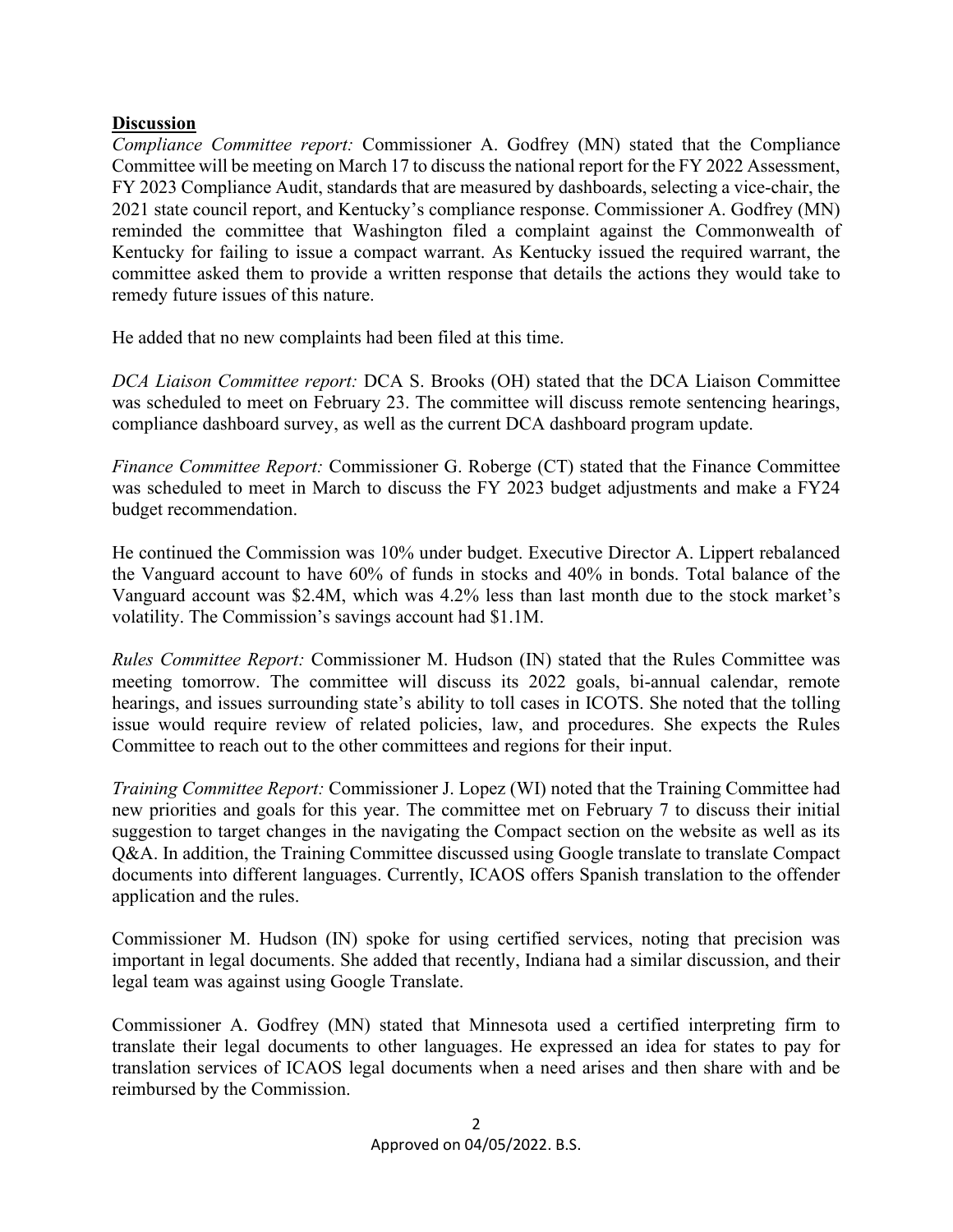The committee agreed to continue offering the ICOTS offender application and rules in Spanish on the Commission website. In addition, the Commission will provide instructions on how to use Google Translate for resources on the website. The Commission will translate its legal documents to other languages upon request.

Commissioner J. Lopez thanked Training Coordinator M. Spring for presenting at the APPA Winter Institute in Atlanta, GA last month.

*Technology Committee Report:* ICOTS Project Manager X. Donnelly presented the Technology Committee report:

#### ICOTS Helpdesk

- 137 tickets solved in January 2022
- 12 issues sent to Appriss for assistance
- Ticket breakdown Top 3 categories:
	- o 74 Manage junk and duplicate offender records (54%)
	- o 15 Email deactivation issues (11%)
	- o 9 Questions about ICAOS dashboards (6%)

FY 2023 Enhancement Requests

- The East Region recommended two enhancement requests to the Technology Committee for consideration and approval at January  $31<sup>st</sup>$  meeting
- The Midwest Region will review eight enhancement proposals on February 23, 2022
- Next Technology Committee meeting is on March 3, 2022
- Deadline for all enhancement requests from a region or committee is March 1, 2022
- Comment period is May 1 to June 1, 2022

*ABM Planning Workgroup Report:* Commissioner H. Cooper (KS) stated that the ABM Planning Workgroup met on January 27 to finalize the 2022 ABM agenda and presenters. The Executive Committee will review the final agenda recommendation at its face-to-face meeting in April. The theme for this meeting is *Past, Present, and Future.* 

She added that the national office continued to monitor the latest COVID protocols and handling of face-to-face meetings to make appropriate recommendations to this body.

*East Region Report:* Commissioner D. Crook (VT) stated that the East Region met on January 31. The region forwarded two ICOTS enhancement proposals for the Technology Committee's consideration and approval.

*Midwest Region Report:* Commissioner S. Kreamer (IA) stated that the Midwest Region had not met since the last Executive Committee meeting. The region will meet again on February 13 to review ICOTS proposals submitted by the State of Minnesota.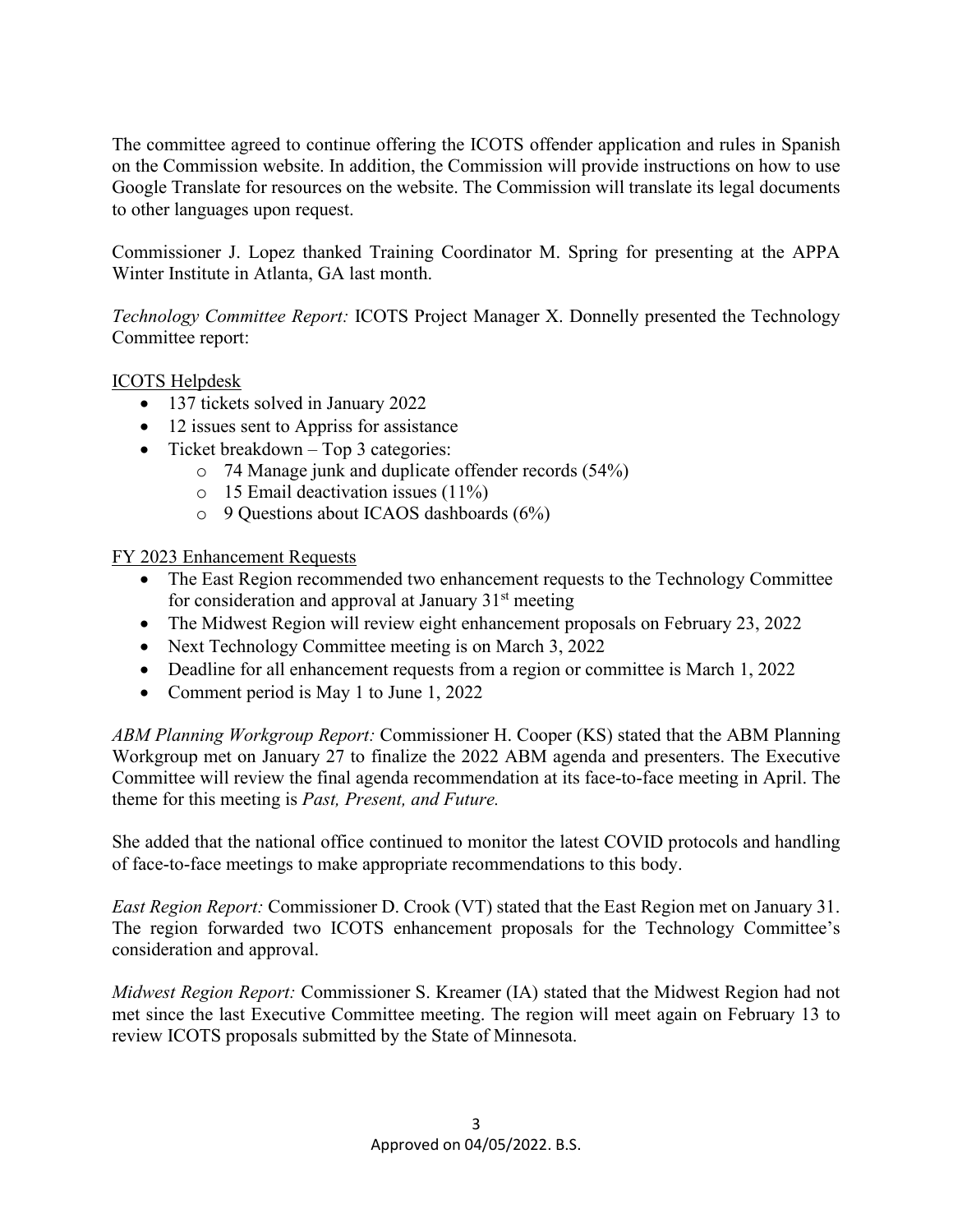*South Region Report:* Commissioner J. Kempker (MO) stated that the South Region met and had a lively discussion on January 25. Moving forward, she plans to poll the states on areas they would like to be educated and include these items to the next meeting's agenda.

*West Region Report:* Commissioner M. Pevey (WA) stated that the West Region met on January 25 to review a revised ICOTS enhancement proposed by the State of Nevada. At the meeting, Commissioner D. Blanchard (UT) reported on the progress of the Workgroup on Tribal Best Practices. The workgroup asked the states to share existing MOUs they have with the independent nations.

*Victim Advocate Report:* Victim Advocate J. Gillis (NOVA) stated that last week of April was the victim rights week. During this week, victims' organizations report on their collaboration with other organizations. He will work with the national office to publicize crime victims week to Commission members.

*Executive Director Report:* Executive Director A. Lippert presented her report to the committee:

- The national office received a request for assistance from Colorado. Colorado was experiencing delays due to the State of Texas not responding to phone and email communications. Executive Director A. Lippert noted that recently, Texas had substantial changes in compact office staff. She added that no formal complaints against Texas had been filed at this time but asked committee members to inform the national office if they have similar issues with Texas.
- The Commission is engaged with the University of Cincinnati Corrections Institute to deliver the Compact Study project. While the project coordinator has accepted another position, Executive Director A. Lippert has worked with UCCI to set timelines for the project's deliverables. The final study will be presented at the 2022 ABM.
- Three commissioners attended the New Commissioner Orientation that took place on February 9, 2022. Executive Director A. Lippert followed up with the commissioners who were not able to attend (Pennsylvania and Delaware).
- Executive Director A. Lippert represents ICAOS on a Justice System Partnership for Racial Equity, along with many others to share their knowledge, skills, and influence to develop strategies that advance racial justice. One of the initiatives this year included writing a letter to the Biden Administration informing them of the partnership's existence and purpose, as well as offering to meet with one of their representatives to work toward a common goal.

The committee reviewed a final draft of the letter from the partnership that will be sent to the Biden Administration.

• At the last meeting, the Executive Committee chose Norfolk, VA as their first preferred city to conduct the 2023 ABM. Logistics Coordinator B. Saturday toured Norfolk along with three potential hotels. Norfolk has a walkable, downtown waterfront with a wide variety of activities, shopping, and restaurants. She recommends Hilton Norfolk the Main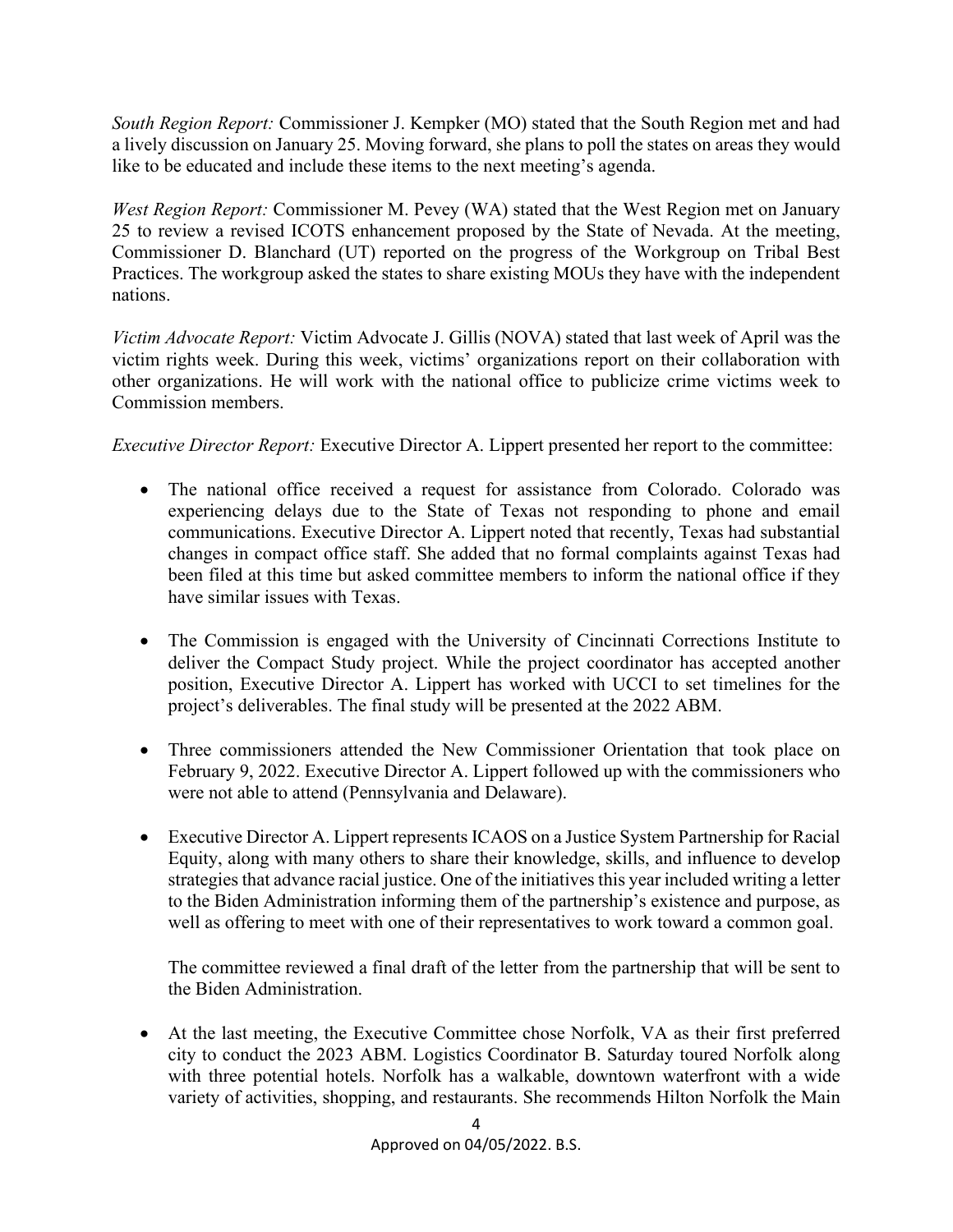as the host hotel for the business meeting. The hotel was built in 2017 and has adequate meetings space, comfortable and clean sleeping rooms, as well as competent staff.

**Commissioner G. Roberge (CT) moved to approve Hilton Norfolk the Main in Norfolk, VA with a budget of \$205,500 to host the 2023 Annual Business Meeting. Commissioner S. Kreamer (IA) seconded. Motion passed.** 

- Executive Director A. Lippert noted that the national office was working on renewing its three-year contract with Appriss, the developer and hosting provider of ICOTS. Appriss agreed to a 2.5% increase over three years. In addition, they agreed to not raised their per hour support costs. The national office sent the revised contract to Legal Counsel T. Travis for review.
- Appriss informed the national office they had to delay the delivery of the 2021 ICOTS enhancements until June 1, 2022. The delay is due to COVID and the widespread Log4J vulnerability. Since these enhancements were not directly connected to the approved rule proposals, the rule proposals' effective date will not change.
- The national office along with Appriss are working on a redesign of ICOTS that will update its look and user experience. They are focusing on user interface and usability of the application. Specifically, ICOTS 2.0 project's priorities are to update esthetics and add user dashboard screens and notifications tab. In addition, several recent ICOTS enhancement proposals submitted by regions that are aimed to improve user experience will be incorporated into the new design.
- The project has a two-year phased approach.
	- o Received top user feedback March 2022
	- o Hold JAD session(s) to define functional requirements May 2022
	- o Create initial Statement of Work (SOW) by May 1
	- o Create full SOW with associated costs by August 24, 2022
	- o Present the final design and its cost for full Commission's approval at the 2022 Annual Business Meeting.

#### **Old/New Business**

Chair J. Stromberg (OR) cancelled March and April Executive Committee's teleconferences. The committee will meet face-to-face on April 5, 2022, in Louisville, KY.

#### **Adjourn**

#### **Commissioner M. Pevey (WA) moved to adjourn. Commissioner D. Crook (VT) seconded.**

The meeting adjourned at 1:09 p.m. ET.

Jeremiah Stromberg (Apr 8, 2022 08:02 PDT) [Jeremiah Stromberg](https://eu1.documents.adobe.com/verifier?tx=CBJCHBCAABAA-PL58Z00Rw8tRxP0_oRSejWfLP9vpuYp)